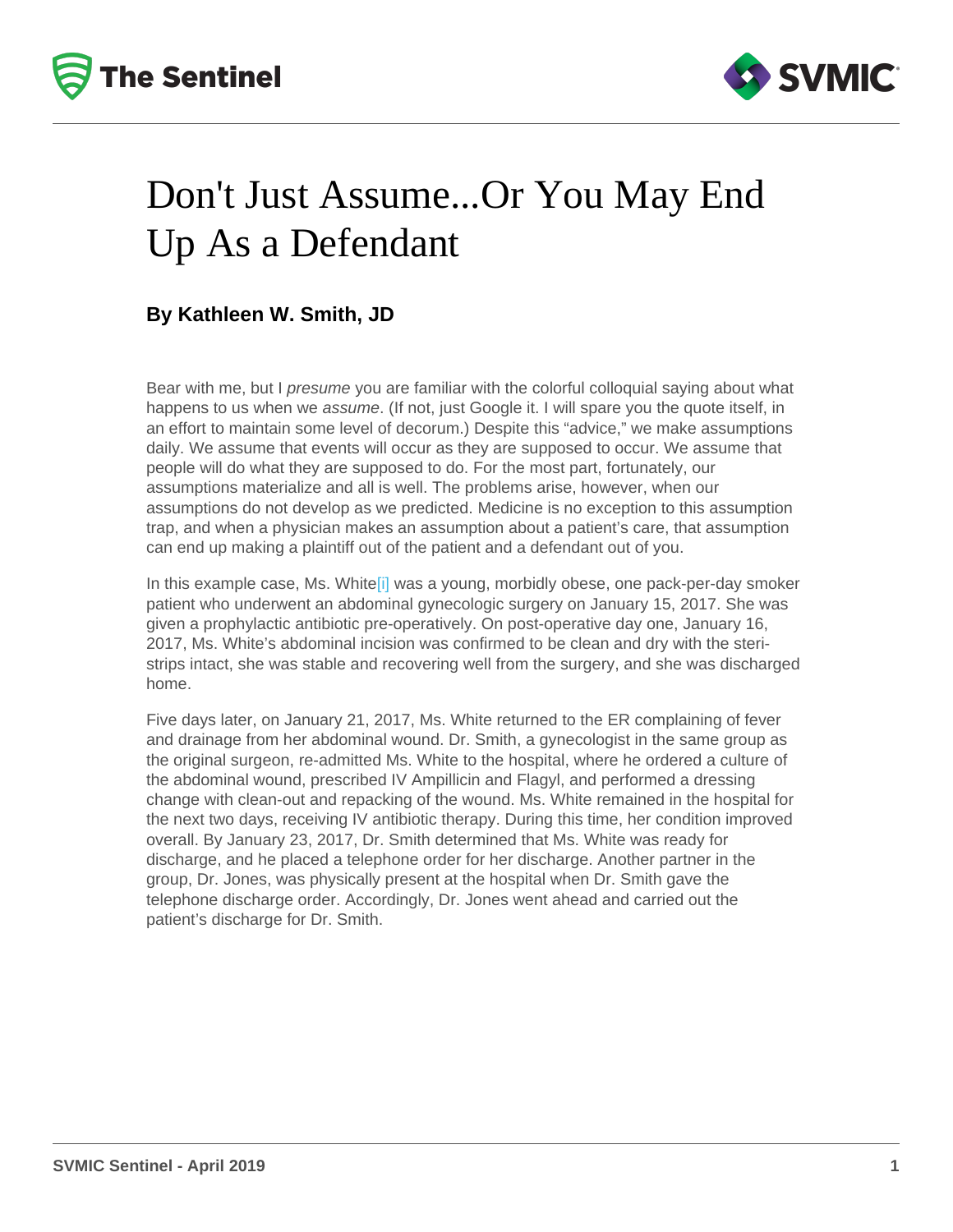



The following day, January 24, 2017, the hospital's laboratory released the final report for Ms. White's January 21<sup>st</sup> wound culture. The report advised as to the culture and sensitivity of the bacteria infecting her abdominal wound, which was, unfortunately, not sensitive to the antibiotics that she was prescribed. The final wound culture report was not disseminated beyond the hospital walls. Neither Dr. Smith nor Dr. Jones were made aware of its findings.

Two days later, on January 26, 2017, the patient returned again to the ER with continued and progressing complaints of fever and drainage from her abdominal wound. The infection was found to be quite advanced. Although Ms. White required extensive surgical and wound care over a prolonged period of time, she was ultimately able to recover from the infection. Ms. White subsequently filed a lawsuit over her care, and named Dr. Smith, Dr. Jones, their group, and the hospital as defendants.

Not surprisingly, the wound culture report became a key medical record in the lawsuit. Ironically, although the wound culture report played such a significant role in the lawsuit, it appears to have been completely overlooked by the physicians when they were actually treating the patient. Likely, the doctors assumed that the results of the culture would be reported to them, one way or another, regardless of whether the patient was still an inpatient or whether she had already been discharged from the hospital. Nevertheless, the physicians' assumptions about the outstanding wound culture set in motion serious complications for this patient, which served as the basis for her lawsuit against them. Although we could not save Dr. Smith and Dr. Jones from the consequences of their assumptions, you can learn from their lesson and avoid making it in the future.

1. Do follow up on outstanding test results. If the testing was important enough to order, then it is important enough to follow up on. Ultimately, the ordering physician will be charged with bearing some degree of responsibility for knowing the results of the testing he ordered, regardless of what others did or did not do concerning its final report.

2. If there is a partner or call group assisting with the patient's care, do make the covering physician aware that there are test results still outstanding. It may not be immediately apparent to a covering physician that the test has been performed, but the results have not yet been returned. This allows the covering physician to be aware that there is a piece of information still unknown about the patient, and it enables the covering physician to follow up on the status of the outstanding results, too.

3. When preparing a patient for discharge, consider whether there are still any test results outstanding. If so, consider whether the discharge is not yet timely. If it is ultimately determined that discharge is appropriate despite an outstanding test result, make sure there is a plan in place for discovering the results of the outstanding testing. Further, when appropriate, enlist the patient in the follow-up plan and make sure that the patient understands any role she may have in learning the results.

4. When discharging a patient from the hospital with tests outstanding, consider whether to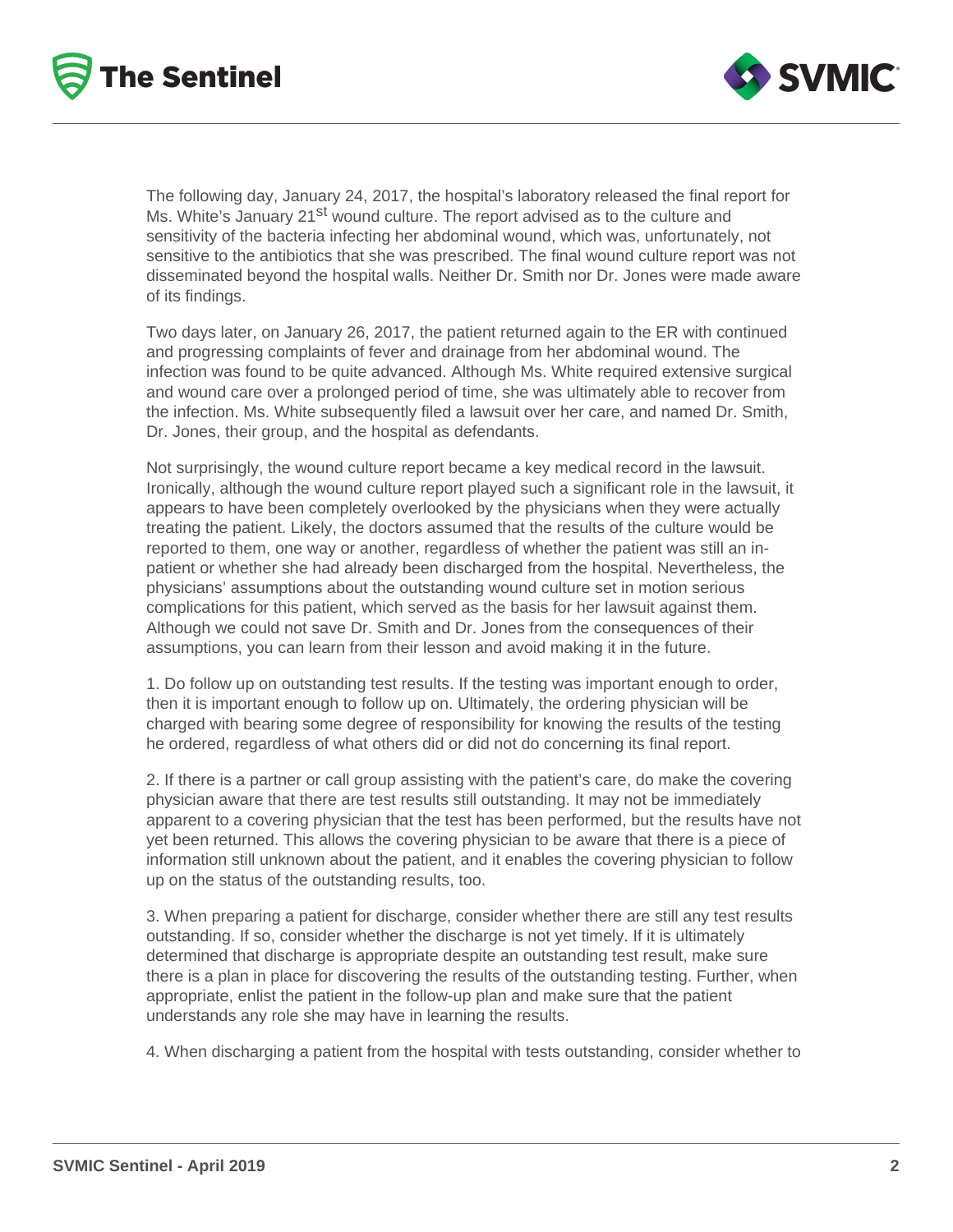<span id="page-2-0"></span>leverage your existing in-office tracking system. While it may generally be true that the hospital's laboratory would or should inform you of the results of inpatient testing, do not rely only on this. Such an assumption may be detrimental to your patient's health, and may result in you being named as a defendant in a lawsuit that you could have otherwise avoided.

[\[i\]](#page-0-0) All names have been changed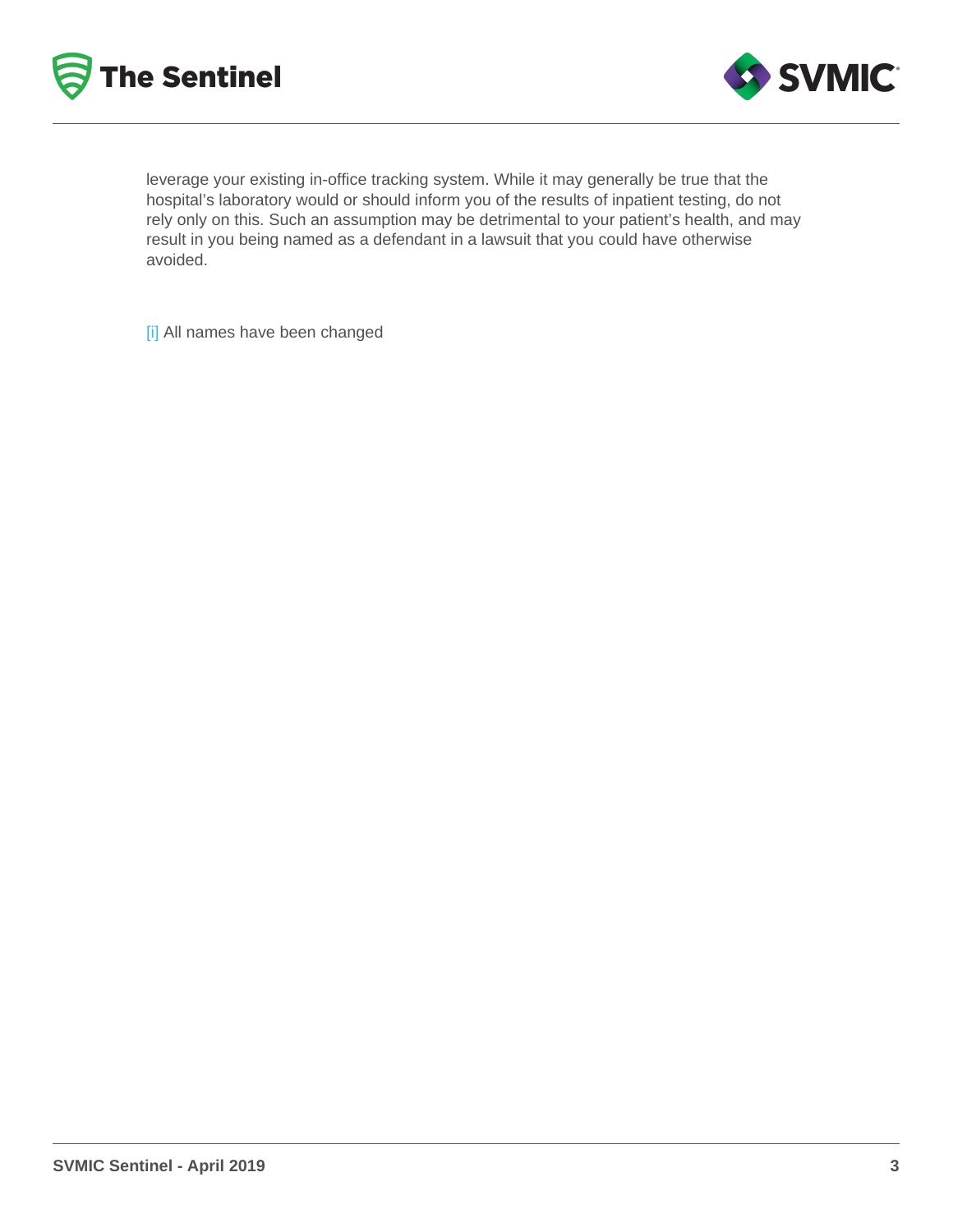# Potential Risks and Pitfalls of EHR Systems - Part II

By Jeffrey A. Woods, JD

In [Part I last month](/resources/newsletters/185/potential-risks-and-pitfalls-of-ehr-systems-part-i), we discussed the potential risks and pitfall of EHR systems relative to digital assists and inconsistent processes. In this month's article, we will examine additional concerns unique to EHR systems that could create potential risks for the provider including the audit trail and alerts/pop-up warnings.

Every EHR system has an audit trail. The timeline is no longer a guessing game. Gone are the days of using handwriting experts to try to determine when and by whom an entry was made in a patient's chart. Forensic IT experts can now review the "metadata" contained within the EHR, which is basically the DNA of the EHR, to determine everything that occurred in that chart, including:

- Date and time stamp of records
- Who accessed the information
- On what occasion(s)
- For how long
- What records were accessed
- What records were available to the provider, but were NOT accessed

In the context of a claim or lawsuit, the audit trail does not play favorites. Unfortunately, for many providers, the audit trail is unforgiving. The record is what the record is, and the audit trail will either support the provider's position or sink it. If, for example, a radiology report or lab result was available to the provider prior to the patient's discharge, but the report/results were never reviewed, the audit trail will establish this fact. Similarly, if the standard of care (as established by expert testimony) requires a radiologist to spend a certain amount of time reviewing studies and the radiologist actually spent significantly less time performing that review than was typically required by the standard of care, this will be borne out by the audit trail.

Because every keystroke in an EHR is recorded with a time and date stamp, alterations should not be made to the EHR after a claim or lawsuit is asserted without first talking with an SVMIC Claims Attorney or defense counsel. Any amendments, supplementation, corrections, and/or addendums made after an adverse event will likely be viewed suspiciously and as self-serving. It should be remembered that the plaintiff's Forensic IT expert(s), who will be reviewing the metadata (audit trail), will do so at a much later time, typically, during the discovery process prior to trial. If a correction to the EHR should be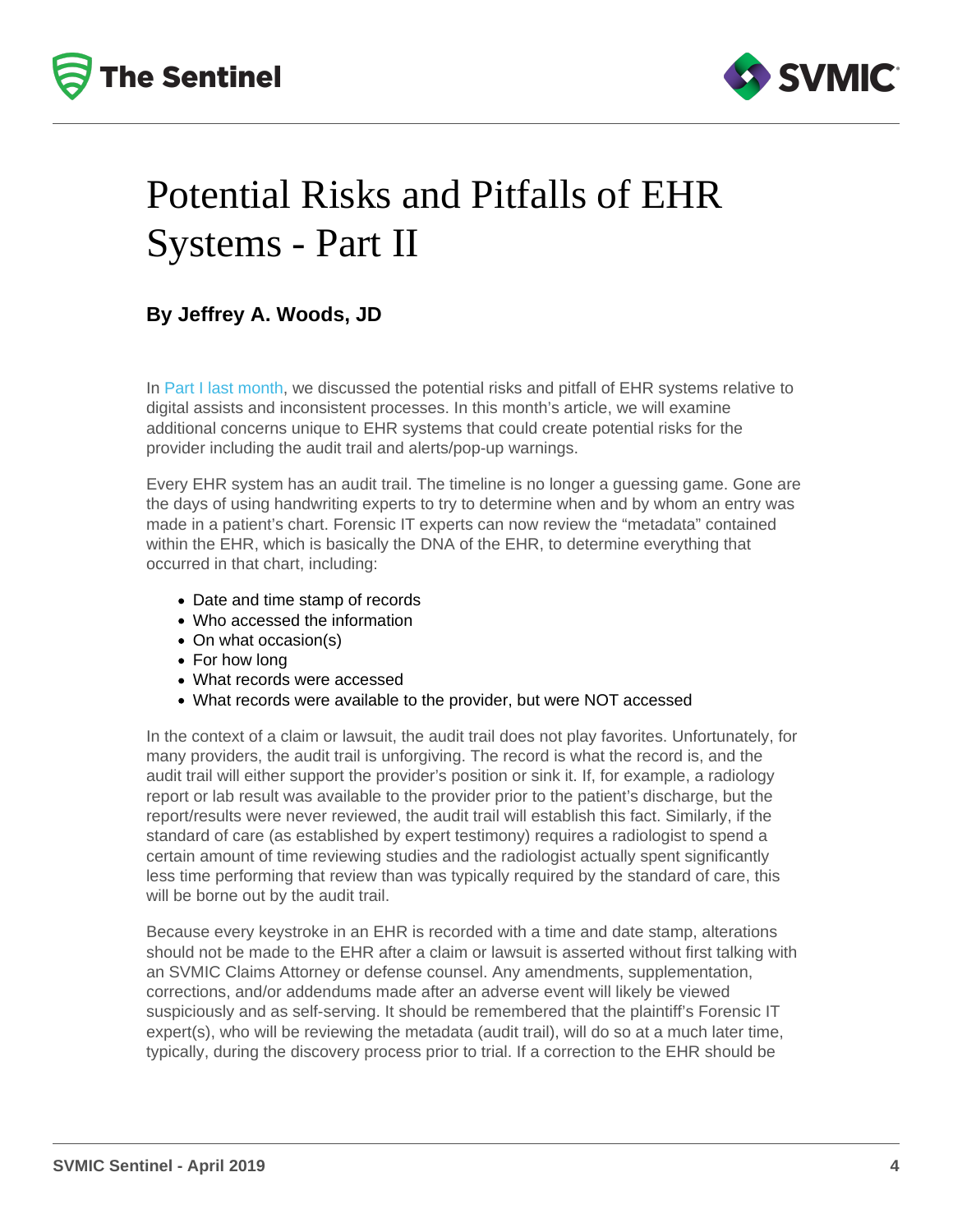



made for continuity of care purposes and there is no claim or lawsuit pending or threatened, these corrections should be made in the same manner as with paper charts, i.e. clearly identifying that it is a correction/supplementation, the reason necessitating the change, the date, and who made the change.

Additionally, EHR documentation should be performed contemporaneous with the event or as close thereto as possible. The audit trail will reveal the time differential between the event and the recording of the event. If significant time is allowed to elapse, the accuracy of the provider's documentation may be called into question.

Audit trails can also be used by hospital administration and law enforcement authorities to determine if a healthcare worker has improperly accessed a patient's records. Laws are firmly in place that protect patient confidentiality and guide healthcare administrators and staff as to the ethics and legality surrounding proper access and disclosure of medical records. Under HIPAA, generally, a covered entity may use and disclose protected health information ("PHI") for its own treatment, payment, and health care operations activities. If a healthcare worker has accessed a patient's records for any purpose other than one of these three authorized uses, and it is discovered through a review of the audit trail (whether it is discovered by routine audit or patient complaint), the potential consequences for the provider can include one or more of the following: employment termination, an ethics investigation, a civil lawsuit, and criminal prosecution.

If a provider shares his or her log-in information with a staff member or permits someone else to sign an EHR electronically using e-signature, it will appear from the audit trail that it was the provider who accessed the EHR or signed the record. This could be problematic in a claim where the record is in question. It could also be a violation of third-party payer contracts.

Alerts or pop-up warnings are also unique to EHRs and are utilized as a means of calling attention to something in the patient's record. These warnings can relate to such things as: allergies, medication dosages and interactions, follow-up needed, etc. Their purpose is to assist the provider and staff to deliver better, safer care by acting as a safety net to remind the provider/staff of important information regarding the patient. However, the number and frequency of these alerts/warnings can often become unduly burdensome. The result can be that the provider/staff develops "alert fatigue/numbness" and ignores the alert warning or deactivates the alerts altogether. The better practice is to manage the alert settings. In the event an alert is routinely disregarded, the practice should evaluate the purpose of the alert and, if appropriate, work with the EHR vendor to modify the alert as needed to make it more useful.

When a provider believes there is not a good medical justification for adhering to the recommendations of the alert, the provider's reasoning should be documented in the patient's chart. Alerts should be used to flag a patient's medical record to draw attention to needed follow-up in the event a different provider sees the patient at the time of the next visit.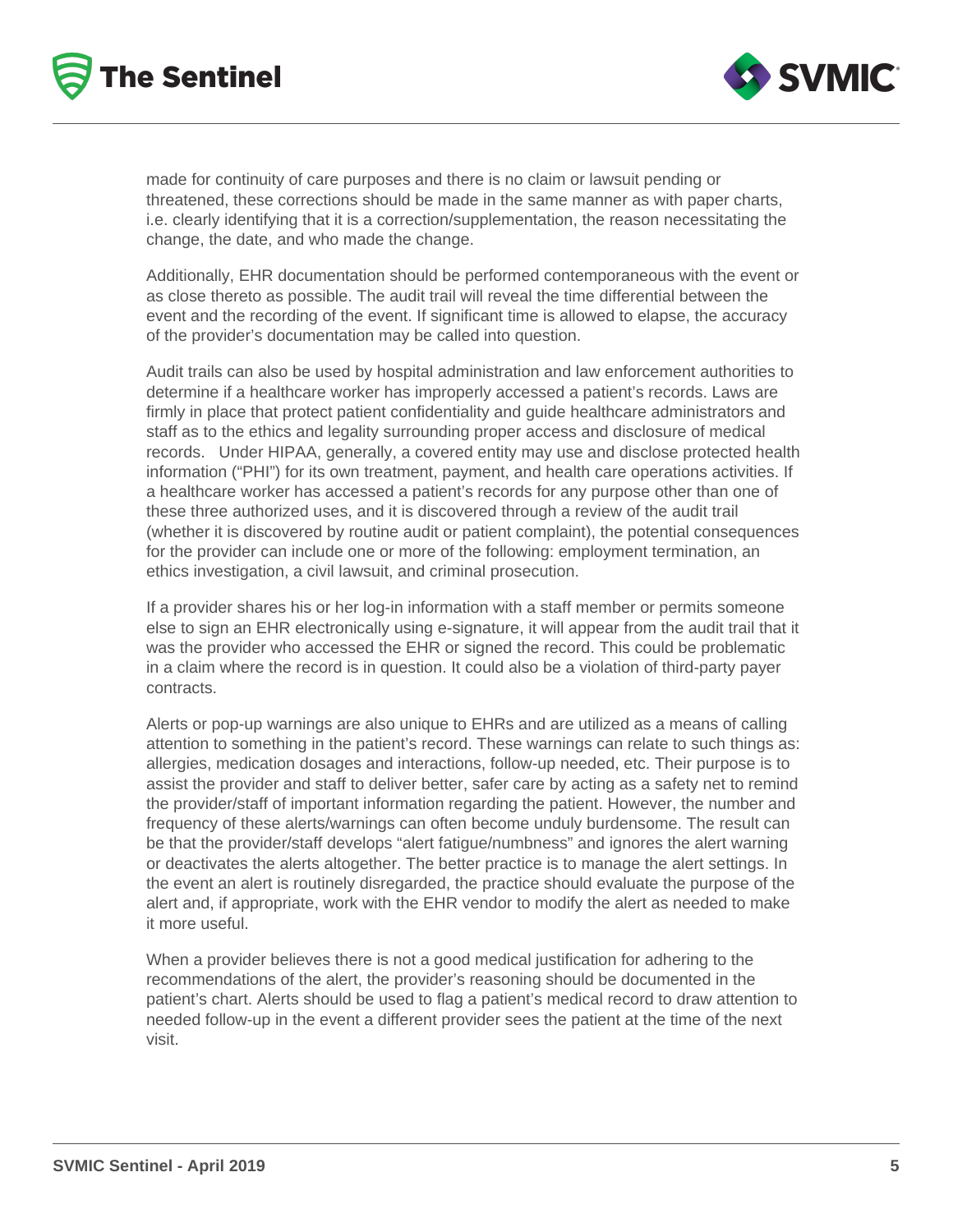



An additional concern unique to electronic records is that printouts of the EHR can sometimes differ significantly from the image that is on the monitor screen being viewed by the provider. This can create problems and cause a record to be suspect when a patient or his/her attorney requests a hard copy printout of the medical record. Practitioners and staff should be familiar with what information is and is not printable from the EHR. If a patient, representative or attorney requests copies of the EHR, the hard copy should be reviewed to insure it is complete and any discrepancies noted prior to forwarding the information to the patient/representative/attorney. You should contact an SVMIC Claims Attorney prior to responding to any medical records request if you suspect that a claim or lawsuit may be forthcoming.

Finally, with respect to EHR systems, it is important to keep the focus on the patient and not on the screen. Many patients do not understand why their provider spends more time focused on the computer screen rather than on them and their condition. It is often beneficial to involve the patient in the documentation process by reviewing the prior notes in the EHR, allowing the patient to view the screen as new information learned from the visit is added and explaining how the system works. When the purpose and capabilities of an EHR system are explained to patients, it helps the patient who is attached to paper files become less apprehensive about the EHR and lessens the possibility that the patient will feel ignored.

While electronic communication has revolutionized the care provided within healthcare, it is important to remember the risks involved and how to mitigate them. Moreover, the primary focus should always be on the patient. Maintaining a good physician-patient relationship often will be the best defense to prevent a malpractice claim or lawsuit.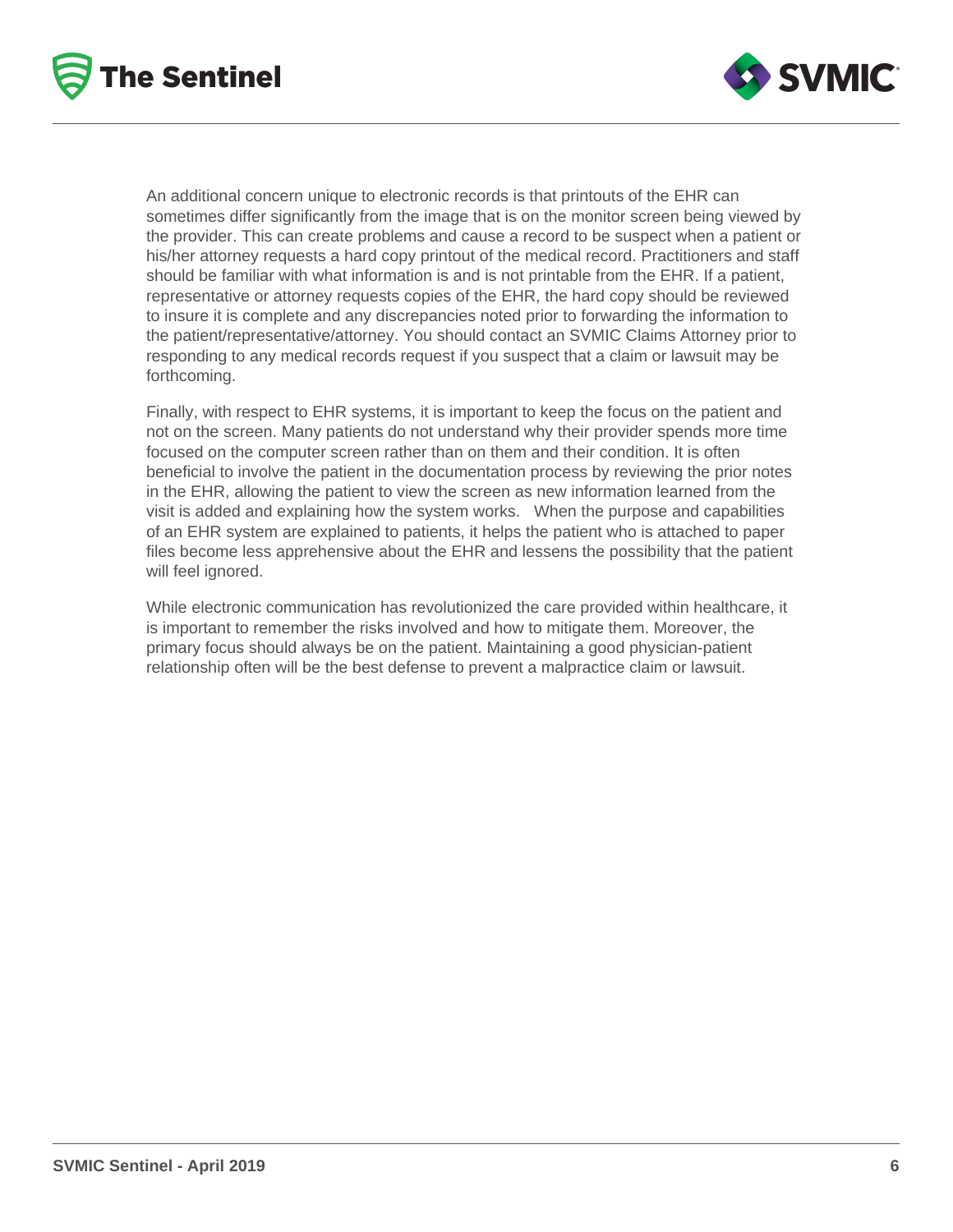



### Spring Cleaning: Seven Strategies for Your Practice

#### **By Elizabeth Woodcock, MBA, FACMPE, CPC**

The spring offers a chance to shake off the winter blues – and get started on an improvement initiative for your practice. Make a commitment to focus on one area in your practice. Select a task, create a workgroup, pledge to meet once or twice a month, maintain a written agenda, and document an action plan. Choose a quantifiable measure of success – and monitor it. Don't let 2019 slip by without taking a deep dive into an area of opportunity in your practice. The choice is yours, but here's a list of topics to consider for your spring project.

- **Take a Stand**. It comes as no surprise that physicians are increasingly subjected to arduous administrative burden. The American Medical Association, for example, reports that every week a medical practice completes more than 29 prior authorization requirements per physician, which consumes an average of 14.6 hours to process.<sup>1</sup> The AMA is one of many professional associations focused on reducing the burden related to prior authorizations. This is an opportune time to engage in advocacy. Request a written copy of your participation agreements with insurance payers, and understand the contract requirements – instead of just being told "this is what you have to do." Report problems with payers' provider enrollment processes, adjudication or reimbursement to your state insurance commissioner, medical society and local legislator. Engage in advocacy at the federal level with your professional society or association. It's time to assert your voice.
- **Recognize the Power of the Template**. The schedule is the central nervous system of the practice, yet it's rarely given the attention it deserves. Focus on the framework for the schedule – does your supply (of time slots) meet your demand (for appointments)? Dive deep into the template: When your scheduler searches for the "next available" slot, what does that query deliver? Many systems populate the third-next available appointment, or simply skip to the next day; you could be systematically "losing" slots without realizing it. Evaluate your start times for both the morning and afternoon clinics; does the clinic really commence at 8 a.m. or is that an appointment with the receptionist at your front ? Consider your appointment types; do you really need that many? As patients equate access with quality, this evaluation becomes more important than ever. Remember: You can never outperform your schedule.
- **Acknowledge Consumerism**. While we give attention to managing generations at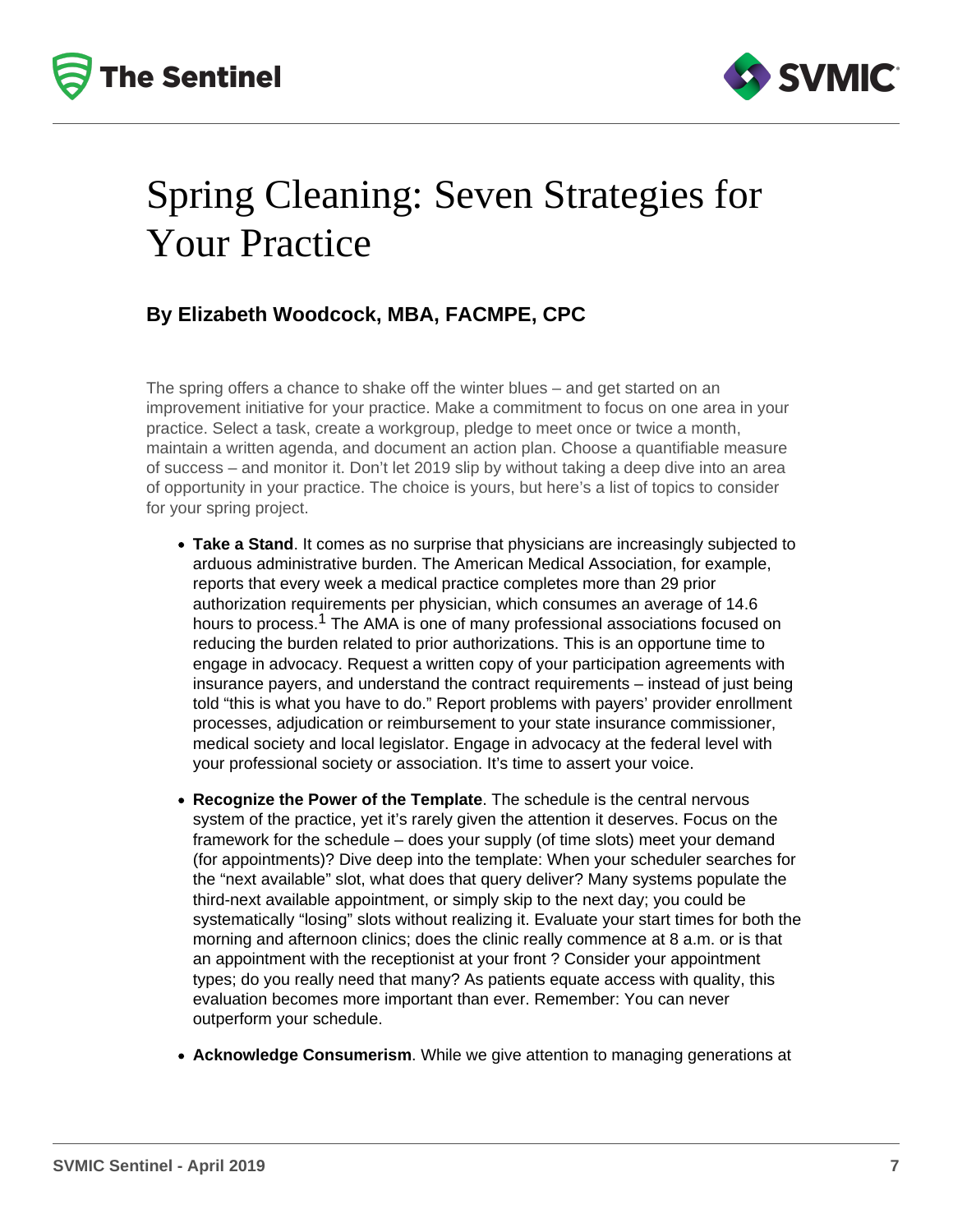



work, we may be overlooking the fundamental change in our customer base. Our customers have high expectations when it comes to quality and service delivery. Marry this with higher financial responsibility, and recognize that a sea change is underway. If we want to be successful at collecting revenue, we must ensure our operations reflect this new reality. Self-scheduling is no longer optional for your practice; it's simply a matter of when and how, since your very survival is dependent on executing strategies that customers don't just want, but expect. We can resist these new customer demands, but we risk our competitors overtaking us. Even if the practice across town remains static, competition is emerging from faraway places. Every one of your patients carries a computer in their pocket – change may come from yet-identified sources. It's vital to recognize the emergence of customer awareness before it's too late.

- **Empower the Patient**. Patient engagement has peppered the soundwaves for several years, but the end game is patient empowerment. This approach has endless possibilities; not only is a more empowered patient a more compliant one, but there are significant benefits to your practice as well. Consider how other industries have empowered customers, such as ATMs at banks, kiosks at airports, and salad bars at restaurants. These solutions provide value to their customer and the business. Patient empowerment offers the same possibilities for your practice. Administrative tasks like completing a medical history that effortlessly populates into the patient's record, and clinical tasks like transmitting biometric data (any type of vitals), translate into advantages for you and your practices. While payment for these activities has been elusive in the past, recent remuneration determinations like the new remote physiologic monitoring CPT codes 99453, 99454 and 99457 are propelling new opportunities. Opportunities may breed additional challenges, however; remember to bolster cybersecurity to manage and protect patients' records.
- **Measure Success**. Most practices have some form of a patient satisfaction survey, however, taking action based on the survey is another story. Keep it simple by focusing on the #1 metric in other industries, Net Promoter Score (NPS) which uses a single question to measure customer loyalty: "How likely are you to recommend our practice to your friends, family and colleagues?"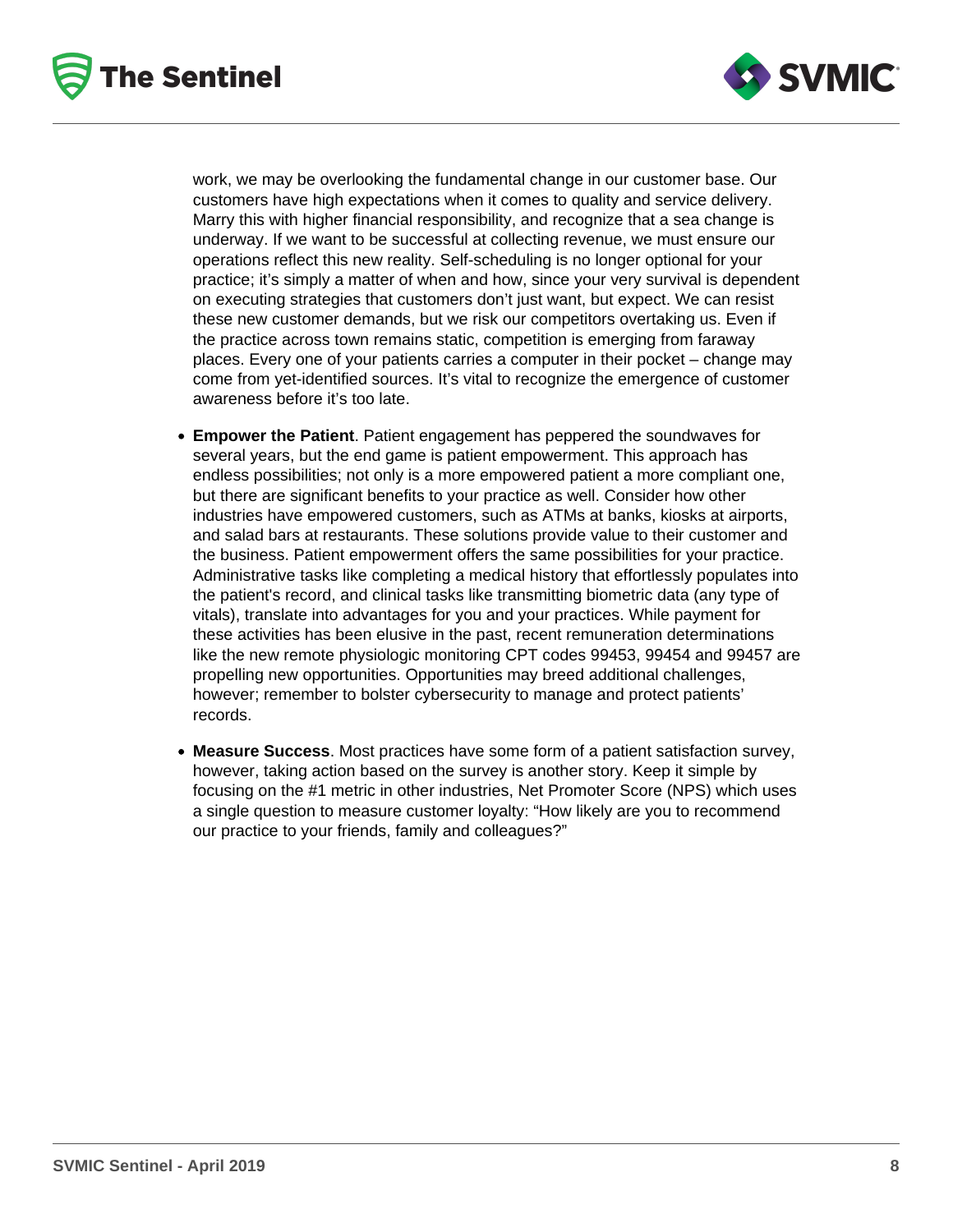- Optimize Technology . Most practices have implemented electronic health record systems, but workflow integration is only now taking flight. Focus efforts on optimizing technology, such as integrating patients' history and vitals directly into the record, installing biometric switches for your EHR system, and executing smartphrases, hot keys, and note templates. Create structured technological strategies by engaging with your vendors, posting queries on users' forums, and questioning consultants. Post a position for a graduate student in IT to intern with your practice to identify and implement opportunities. Inconsistent, poorly integrated technology can slow you down. It is an opportune time to optimize your infrastructure, with a focus on productivity, proficiency and efficiency.
- Address Revenue Vulnerability . The reality is that patients have significant financial responsibility which presents significant challenges for them. Indeed, patient payments now account for 35% of provider revenue, the third largest source of provider income behind only Medicare and Medicaid, according to a recent "Forbes" article. Without implementing strategies to address this growing trend, your practice will experience bad debt that has the potential to drown your practice. It's vital to establish clear policies, requiring either full or partial payment in advance of the provision of care. Copayment collection is a necessity; indeed, it's a contractual obligation (via the insurance payer) for you to collect it. Requesting payment on the balance is also business critical; pitch these as a convenience for the patient. Patients certainly don't want to be bothered with a pesky paper invoice weeks from now, so taking care of it is a win/win. Indeed, explain that protocols related to price transparency reduce the stress associated with concerns about what they owe and how they will pay. Financial surprises for patients are not only frustrating, they rarely result in full payment for the business. Instill processes to capture pre-service deposits (or, ideally, full estimated patient responsibility) on non-emergent services, and focus on a methodical approach to post-service collections. Incorporate online payment, and distribute statements to patients twice monthly to align collections with patients' paycheck cycles.

Spring cleaning isn't simply about sorting or getting rid of clutter; it's an opportunity to redefine your processes. While you may choose one area of focus for the spring, the impact will be a lasting one. Your efforts can boost the energy and enthusiasm your staff needs to tackle the many challenges faced by your practice.

 (1) - [https://www.ama-assn.org/sites/ama-assn.org/files/corp/media](https://www.ama-assn.org/sites/ama-assn.org/files/corp/media-browser/public/arc/prior-auth-2017.pdf)[browser/public/arc/prior-auth-2017.pdf](https://www.ama-assn.org/sites/ama-assn.org/files/corp/media-browser/public/arc/prior-auth-2017.pdf)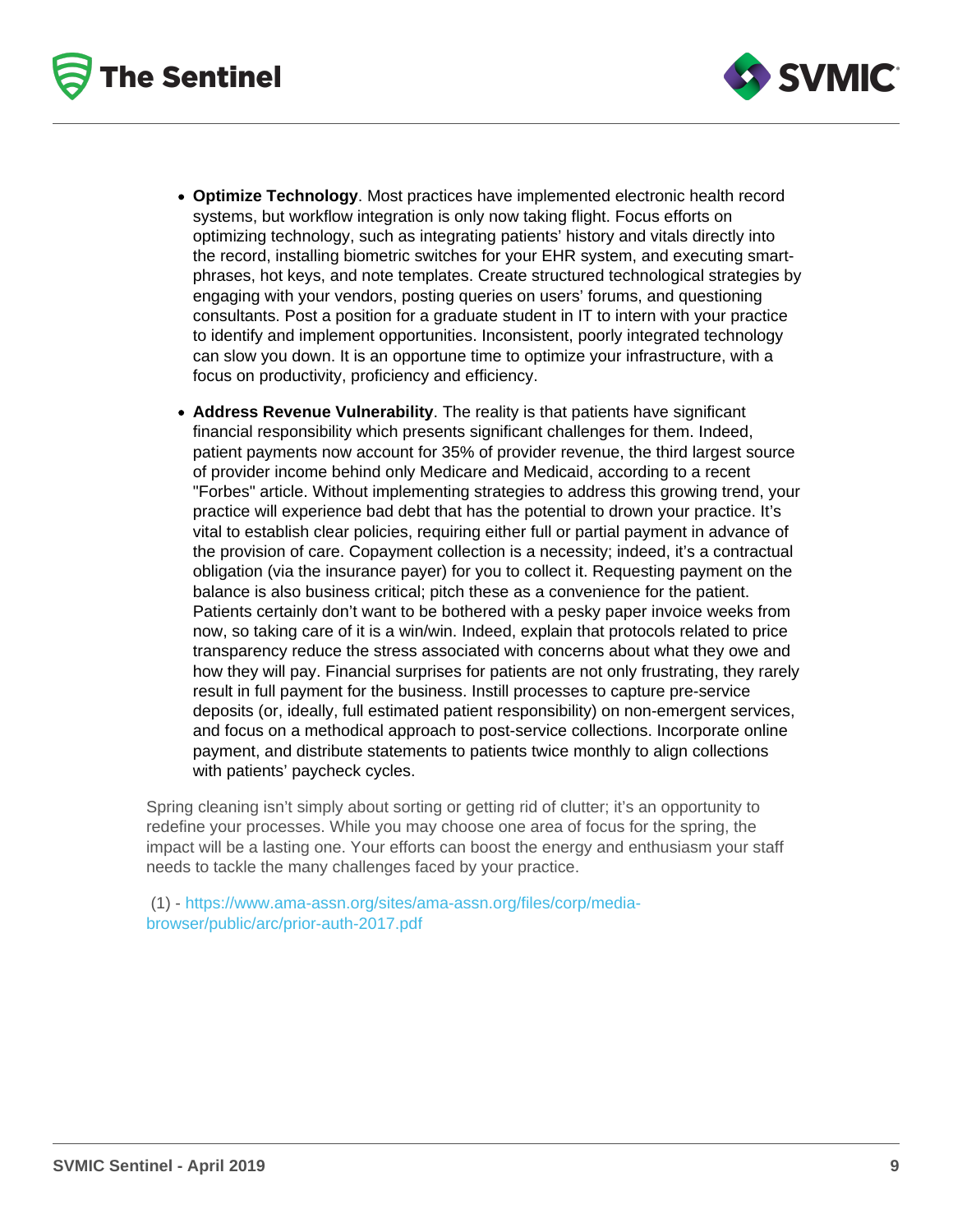## Transparency Revealed: How to Make Payments More Transparent to Patients

#### By Elizabeth Woodcock, MBA, FACMPE, CPC

Medical practices and price transparency haven't exactly gone hand in hand in the past. With complex reimbursement systems and the real need to focus on other tasks, practices have not always been up front with patients when it comes to revealing the payment due until long after the service is rendered.

Today's patients, however, are clamoring for more information, more education and more transparency. Granted, this can require a shift in procedures and a fresh approach to doing business, yet there are many opportunities to enhance transparency before the patient ever sets foot inside your practice, not to mention a variety of benefits for all parties. From pre-visit financial clearance to appointment calls, from scheduling reminders to initial in-person interactions, transparency around payments can set the right tone well ahead of time for your patients. Your practice also benefits, as a more informed patient offers a higher probability of payment.

Information on pricing is now available to patients online (see, for example, [https://www.healthcarebluebook.com/\)](https://www.healthcarebluebook.com/), but it is often confusing and can be inaccurate. Take matters into your own hands by integrating these strategies in your practice to enhance transparency when it comes to pricing:

• Make an immediate effort . After you receive and welcome the patient, you can follow through with "How would you like to take care of your payment today?" (Make sure it's "how would you like to…" instead of "would you like to…?"). Ensure that you are ready to accept payment in multiple forms and aim to get more than just the co-pay. Always attempt to settle any outstanding balances. You can even take payments over the phone when scheduling or confirming appointments. For scheduled procedures, surgeries and tests, the appointment process should incorporate a pre-service deposit; this reminds patients of their financial responsibility before the appointment and ensures regular payments for a practice.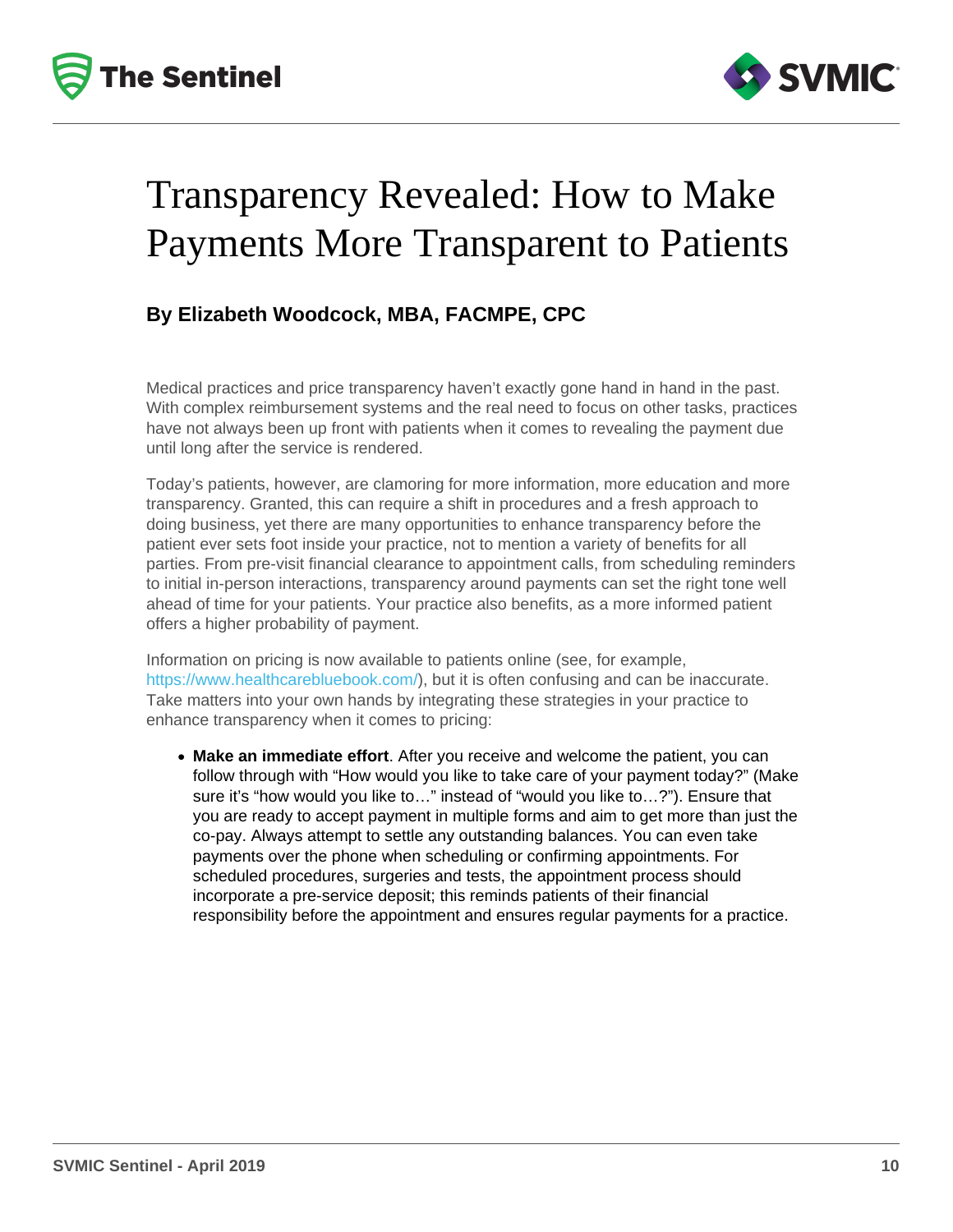



- **Be thoughtful in the request.** Learning to make effective payment requests can be a great training opportunity for staff, especially those not well versed in this procedure. Encourage staff to use the patient's name, make eye contact, and provide payment information discreetly if the meeting is in person. Share the benefit summary and any other pertinent information with a smile. Staff should also be trained to calmly handle refusal-to-pay situations with a referral or follow-up.
- **Create efficiencies.** The payment process should be as seamless as possible. If you currently have to leave a station to process a credit card or collect change, determine how you can update this process. The longer that patients wait, the more they will get frustrated or second-guess their decision to make an upfront payment, so the faster, the better, in most cases.
- **Be upfront and honest.** Ultimately, patients want the truth, and they want to understand their financial situation. They will appreciate details being provided ahead of time, so ensure that you have this information readily available for them. Likewise, make sure that all patient-facing staff are knowledgeable when it comes to insurance, which is often changing and evolving.
- **Take advantage of technology.** Many patients appreciate the convenience of making a payment via their phone or online banking. Use technology to make available and accept more online payments. Avoid charging extra fees for such payments.
- **Say "thank you.**" This is such a simple action and such an important one. Patients want to be appreciated and valued. Delivering a sincere "thank you" at the end of the transaction sets the stage for positive future interactions.

When a patient receives a surprising bill a month or six weeks following an appointment, it can create panic, frustration, and/or confusion, particularly if the individual is not presently prepared to pay the bill in full. This can lead to non-payment and no-shows in the future, creating a vicious cycle that benefits no one.

On the other hand, greater transparency in pricing can build both trust and loyalty, while also bolstering communication, and ensuring more positive relationships and payments for years to come. When you focus on being more transparent in pricing and payment requests, your patients may be thanking you.